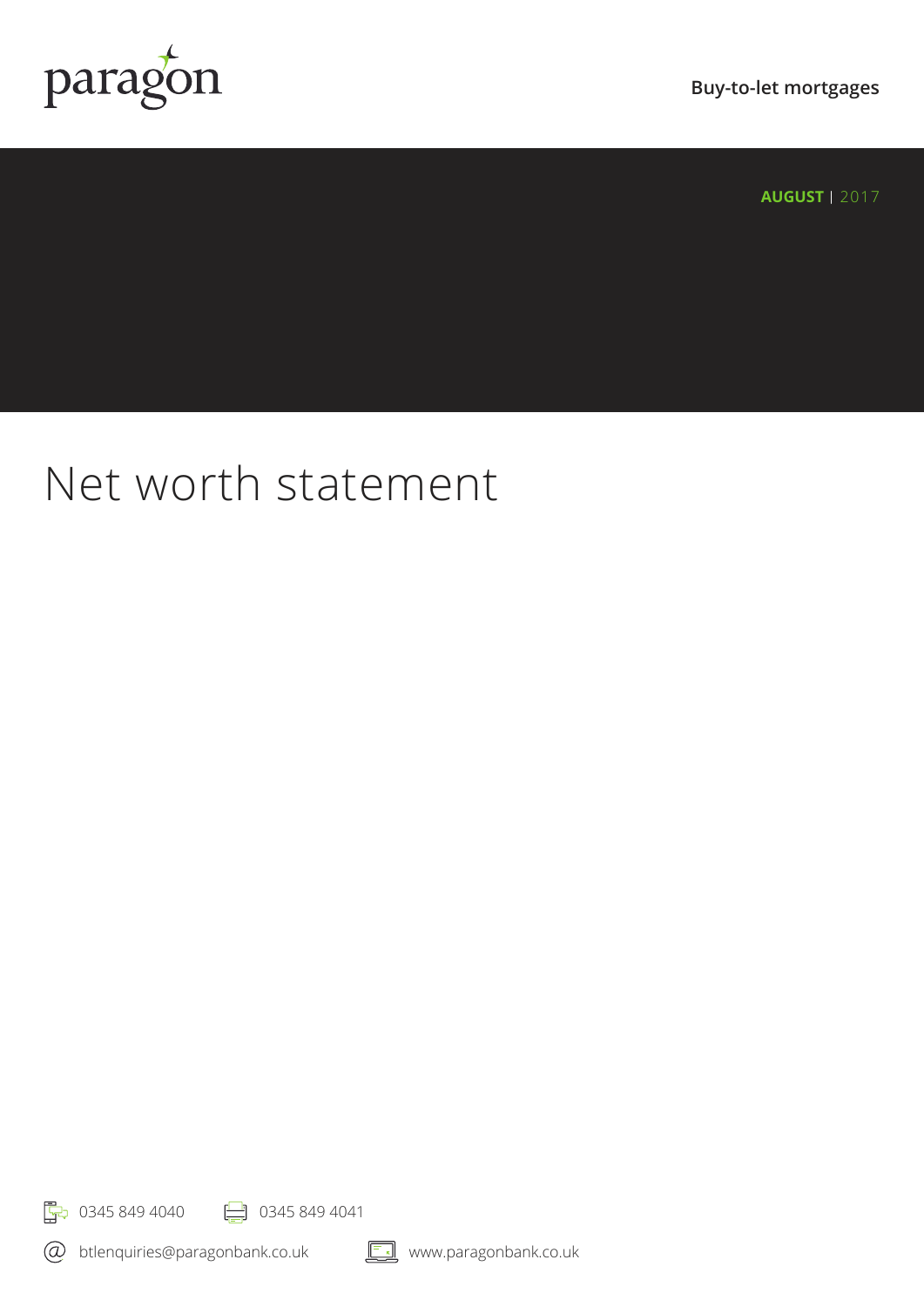## Statement of personal assets and liabilities

Please complete a separate statement for each household within the application.

| Name | Account |
|------|---------|
|      | number  |

| Assets                                                              |   | Liabilities                                           |   |
|---------------------------------------------------------------------|---|-------------------------------------------------------|---|
| Home residence value                                                | £ | Home mortgage balance                                 | £ |
| Second home value                                                   | £ | Second home mortgage                                  | £ |
| Other UK properties value<br>(totals from schedule)                 | £ | Other UK mortgage balances<br>(totals from schedule)  | £ |
| Non-UK properties value*                                            | £ | Non-UK mortgages*                                     | £ |
| Cash resources<br>(bank, building society/cash, etc)                | £ | Bank loans/Overdraft balance                          | £ |
| Stocks and shares                                                   | £ | Other loans/HP balance                                | £ |
| Endowment/Life policies<br>(estimated surrender values)             | £ | Credit/Charge/Store cards<br>balance                  | £ |
| Other investments*<br>(bonds/gilts, cars or other vehicles etc)     | £ | Income/Property tax you owe<br>from the previous year | £ |
| Other significant assets*<br>(boats, land, commercial premises etc) | £ | Guarantees*                                           | £ |
|                                                                     |   | Other liabilities*                                    | £ |
| <b>Total assets</b>                                                 | £ | <b>Total liabilities</b>                              | £ |
| Net worth                                                           |   |                                                       |   |
| <b>Assets less liabilities</b>                                      | £ |                                                       |   |

| Please confirm any liabilities due in the next 12 months, such as tax/VAT |  |  |  |  |
|---------------------------------------------------------------------------|--|--|--|--|
|                                                                           |  |  |  |  |
|                                                                           |  |  |  |  |
|                                                                           |  |  |  |  |
|                                                                           |  |  |  |  |
|                                                                           |  |  |  |  |
|                                                                           |  |  |  |  |
|                                                                           |  |  |  |  |